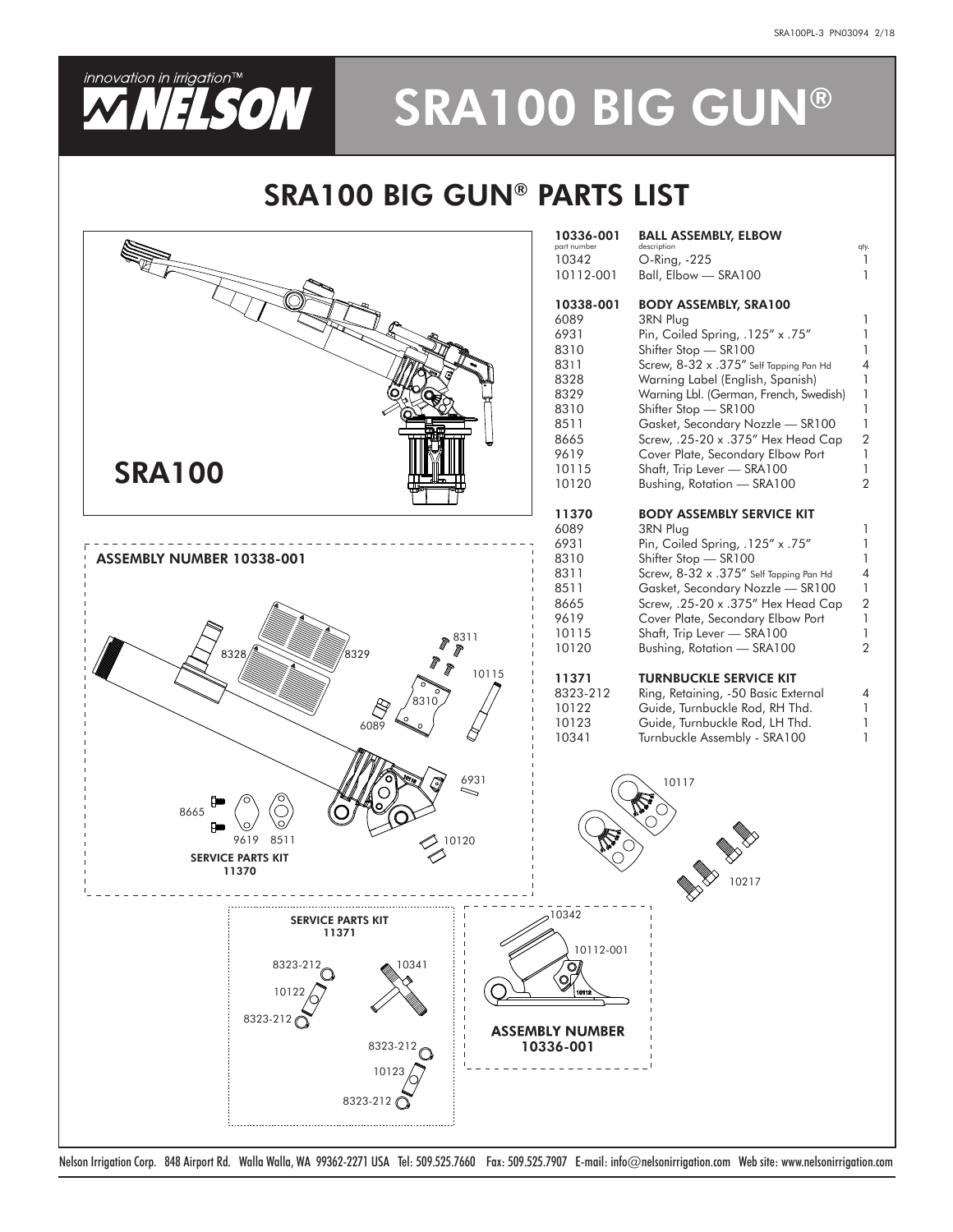

#### SRA100 BIG GUN ® PARTS LIST



Nelson Irrigation Corp. 848 Airport Rd. Walla Walla, WA 99362-2271 USA Tel: 509.525.7660 Fax: 509.525.7907 E-mail: info@nelsonirrigation.com Web site: www.nelsonirrigation.com

2/18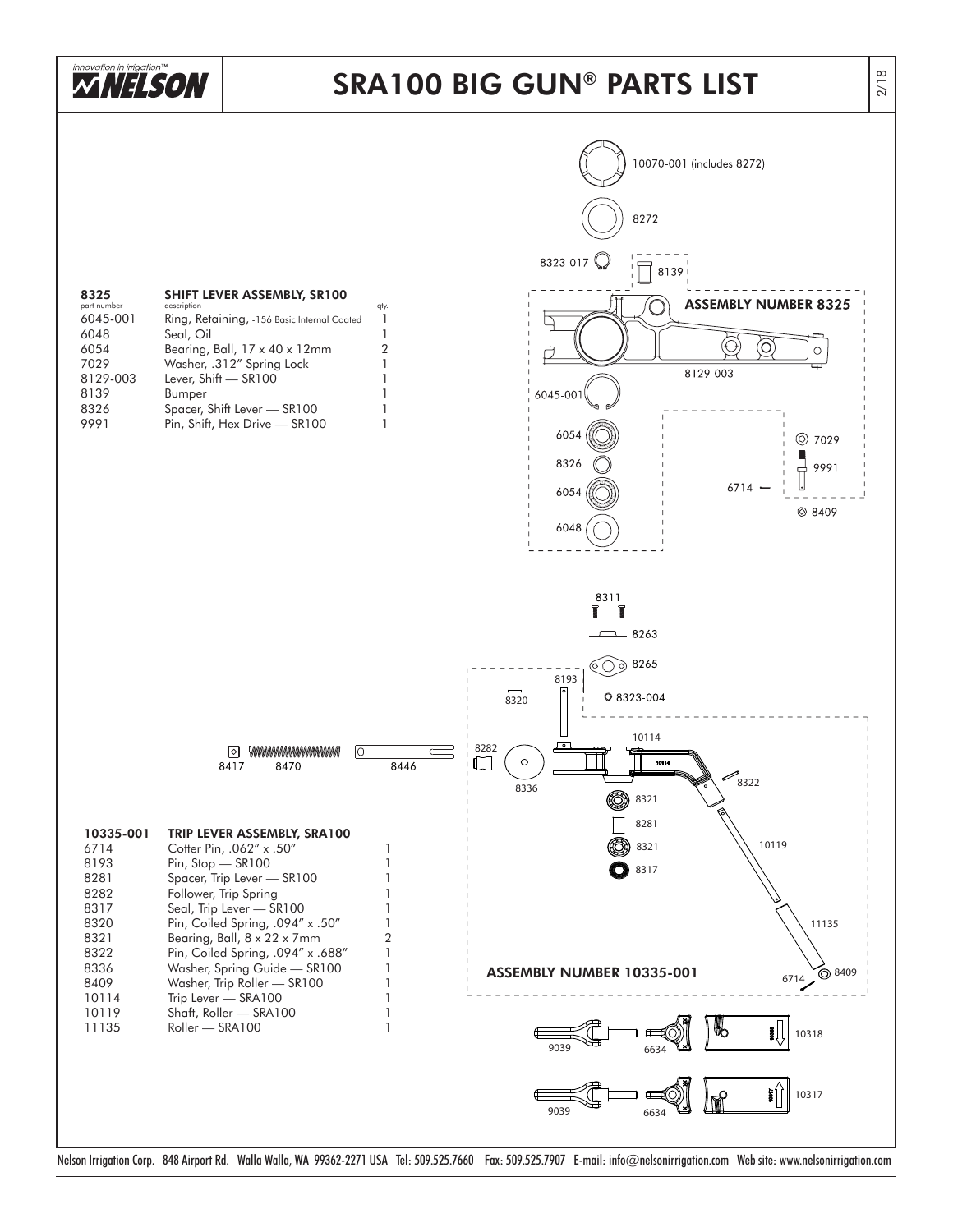

## SRA100 BIG GUN® PARTS LIST

|                     |                                                                            |                                    |                             | 6565                                                                      |
|---------------------|----------------------------------------------------------------------------|------------------------------------|-----------------------------|---------------------------------------------------------------------------|
| 8316<br>part number | <b>COUNTERWEIGHT ASSEMBLY, SR100</b><br>description                        | qty.                               | 6563(                       | 10067-001 (includes 6563)                                                 |
| 6598                | Bearing, Ball, 12 x 32 x 10mm                                              | 1                                  |                             |                                                                           |
| 6600<br>8125        | Seal, Oil<br>Counterweight - SR100                                         | $\boldsymbol{2}$<br>1              |                             | <b>Q</b> 6603<br>$\Box$ 8327-001                                          |
| 8314                | DRIVE ARM ASSEMBLY, SR100                                                  |                                    |                             | 6600 - ASSEMBLY NUMBER 8316                                               |
| 6580                | Insert, Rest Pad                                                           | 1                                  | 6598                        | 8125                                                                      |
| 6598<br>6600        | Bearing, Ball, 12 x 32 x 10mm<br>Seal, Oil                                 | $\boldsymbol{2}$<br>$\overline{2}$ |                             | $6600$ $\subset$                                                          |
| 8139<br>8234-003    | Bumper<br>Arm, Drive - SR100                                               |                                    |                             | $96607-001$                                                               |
| 8570                | Ring, Retaining, -125 Basic Internal, Coated                               | $\mathbf{1}$                       |                             | 8570)                                                                     |
|                     |                                                                            |                                    |                             | 36598                                                                     |
|                     |                                                                            |                                    |                             | $=$ 6600<br>NELSON<br>IRMGATION<br>HOLLA WALLA<br>USA<br>PAT, NO, 4900660 |
|                     |                                                                            | 8234-003                           | O                           | 6580 ₽<br>$\circ$                                                         |
|                     | 8231                                                                       | O.<br>$\circ$                      |                             | [8139]<br>MOVE WEIGHT TO<br>CHANGE ROTATION<br>SPEED                      |
|                     | <b>◎ 6060 ◎</b>                                                            |                                    | <b>ASSEMBLY NUMBER 8314</b> |                                                                           |
|                     | 6818                                                                       |                                    |                             | (0<br>$\circ$<br>$\frac{1}{2\pi m}$                                       |
|                     |                                                                            |                                    |                             | $\circ$                                                                   |
|                     |                                                                            |                                    |                             | T<br>8270<br>8297<br>6818                                                 |
|                     |                                                                            |                                    |                             |                                                                           |
|                     |                                                                            |                                    |                             |                                                                           |
| part number         | <b>FINAL ASSEMBLY COMPONENTS</b><br>description                            | qty.                               |                             | $\ominus$ 6607-001                                                        |
| 6134<br>6563        | Screw, .312-18 x 1.00", Hex Hd Cap<br>O-Ring, -024                         | 2<br>$\overline{2}$                |                             | $\sim$ 6600                                                               |
| 6565                | Ring, Retaining, -125 Basic Internal                                       | $\boldsymbol{2}$<br>$\overline{2}$ |                             | 6598                                                                      |
| 6603<br>6607-001    | Nut, .438-20 Special<br>Spacer, Cone, Teflon Coated                        | $\boldsymbol{2}$                   |                             | <b>Q</b> 6603                                                             |
| 6634<br>6714        | Clamp - SR100<br>Pin, Cotter, .062" x .50"                                 | $\boldsymbol{2}$                   | 6563                        | 10067-001 (includes 6563)                                                 |
| 8196<br>8263        | Guide, Spring - SR100                                                      |                                    |                             | 6565                                                                      |
| 8265                | Cap, Trip Lever - SR100<br>Gasket, Trip Lever Cap - SR100                  |                                    |                             |                                                                           |
| 8283<br>8297        | Spring, Trip - SR100<br>Shaft, Drive Arm - SR100                           |                                    |                             |                                                                           |
| 8311<br>8323-004    | Screw, #8-32 x .375", Self-Tapping Pan Head                                | 4                                  |                             |                                                                           |
| 8323-017            | Ring, Retaining, -31 Basic External<br>Ring, Retaining, -66 Basic External | 1<br>1                             |                             |                                                                           |
| 8327-001<br>8409    | Spacer, Drive Arm to Cwt<br>Washer, Roller - SR100                         |                                    |                             |                                                                           |
| 8417<br>9039        | Stop, Trip Spring                                                          | 1<br>$\boldsymbol{2}$              |                             |                                                                           |
| 10067-001           | Flex Handle Assembly<br>Cap Assy, Arm Bearing - SR100                      | $\boldsymbol{2}$                   |                             |                                                                           |
| 10070-001<br>10117  | Cap Assy, Shift Lever - SR100<br>Lug, Rotation - SRA100                    | 1<br>$\overline{2}$                |                             |                                                                           |
| 10217               | Screw, .3125-18 x .625", Hex Hd Cap                                        | 4                                  |                             |                                                                           |
| 10317<br>10318      | Stop, CW - SRA100<br>Stop, CCW - SRA100                                    | 1<br>$\mathbf{1}$                  |                             |                                                                           |
|                     |                                                                            |                                    |                             |                                                                           |
|                     |                                                                            |                                    |                             |                                                                           |
|                     |                                                                            |                                    |                             |                                                                           |

Nelson Irrigation Corp. 848 Airport Rd. Walla Walla, WA 99362-2271 USA Tel: 509.525.7660 Fax: 509.525.7907 E-mail: info@nelsonirrigation.com Web site: www.nelsonirrigation.com

2/18